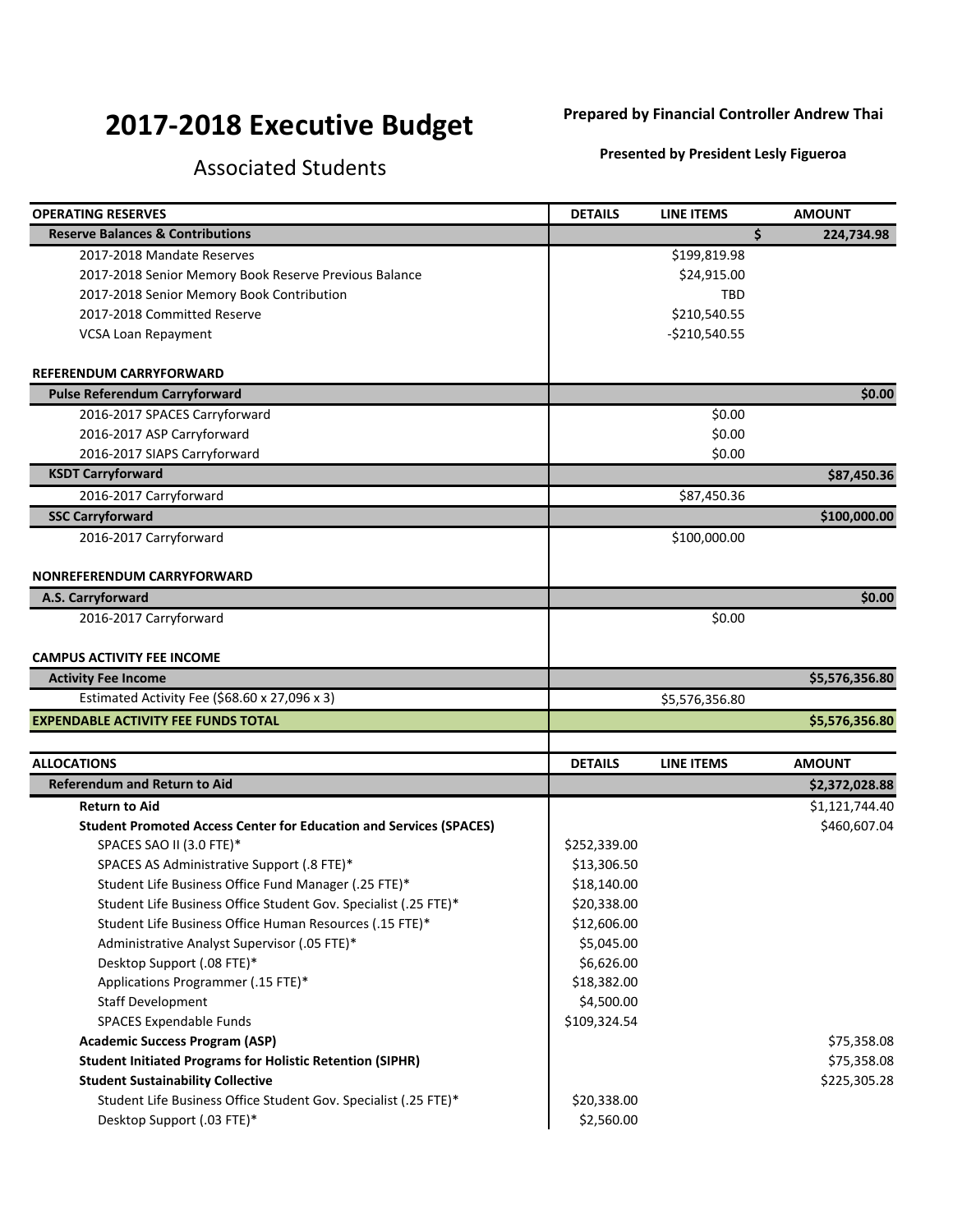| SAOII-Advisor (.25 FTE)*                                              | \$21,094.00    |                   |                |
|-----------------------------------------------------------------------|----------------|-------------------|----------------|
| Student Life Business Office Human Resources (.15 FTE)*               | \$12,606.00    |                   |                |
|                                                                       |                |                   |                |
| Applications Programmer (.1 FTE)*                                     | \$12,255.00    |                   |                |
| SSC Expendable Funds<br>KSDT (\$1.10 x 27,096 x 3)                    | \$156,452.28   |                   | \$89,416.80    |
|                                                                       |                |                   |                |
| Advisor (.2 FTE)*                                                     | \$16,875.20    |                   |                |
| Public Events Manager Senior (.1 FTE)*                                | \$9,642.00     |                   |                |
| <b>KSDT Expendable Funds</b>                                          | \$62,899.60    |                   |                |
| College Councils (\$.65 x 27,096 x 3)                                 |                |                   | \$52,837.20    |
| UCSA Membership (\$1 x 27,096 x 3)                                    |                |                   | \$81,288.00    |
| <b>Alternative Media and Student Services</b>                         |                |                   | \$190,114.00   |
| Graphic Studio Manager (1.0 FTE)*                                     | \$96,116.00    |                   |                |
| Sr. Graphic Artist (1.0 FTE)*                                         | \$93,998.00    |                   |                |
| <b>EXPENDABLE FUNDS AFTER REFERENDUM AND RETURN TO AID ALLOCATION</b> |                |                   | \$3,204,327.92 |
| <b>Other Income</b>                                                   |                |                   | \$78,022.91    |
| Graphic Studio Income                                                 | \$10,572.55    |                   |                |
| <b>Student Sustainability Collective Income</b>                       | \$67,450.36    |                   |                |
| 2016-2017 A.S. Carryforward                                           | \$0.00         |                   |                |
| <b>EXPENDABLE FUNDS AFTER OTHER INCOME</b>                            |                |                   | \$3,282,350.83 |
|                                                                       |                |                   |                |
| <b>ALLOCATIONS</b>                                                    | <b>DETAILS</b> | <b>LINE ITEMS</b> | <b>AMOUNT</b>  |
| <b>Career Employees</b>                                               |                |                   | \$805,203.80   |
| <b>AS Administrative</b>                                              |                |                   | \$377,477.80   |
| Applications Programmer (.75 FTE)*                                    | \$91,910.00    |                   |                |
| Desktop Support (.21 FTE)*                                            | \$17,992.00    |                   |                |
| SAO III Supervisor (1.0 FTE)*                                         | \$87,963.00    |                   |                |
| Graphic Studio Artist(1.0 FTE)*                                       | \$79,980.00    |                   |                |
| AS Executive Assistant(.8 FTE)*                                       | \$53,226.00    |                   |                |
| SAO II A.S. Advisor (.55 FTE)*                                        | \$46,406.80    |                   |                |
| <b>Student Life Business Office</b>                                   |                |                   | \$174,699.00   |
| Student Government Specialist (.5 FTE)*                               | \$40,676.00    |                   |                |
| Student Organization Fund Manager (.25 FTE)*                          | \$18,549.00    |                   |                |
| Student Organization Fund Manager (.5 FTE)*                           | \$37,964.00    |                   |                |
| Student Government and Organizations Specialist (.5 FTE)*             | \$35,477.00    |                   |                |
| Human Resources (.2 FTE)*                                             | \$16,808.00    |                   |                |
| Administrative Analyst Supervisor (.25 FTE)*                          | \$25,225.00    |                   |                |
| <b>University Events Office</b>                                       |                |                   | \$253,027.00   |
| Public Events Manager Principal (0.7 FTE)*                            | \$88,917.00    |                   |                |
| Public Events Manager Senior (1.0 FTE)*                               | \$77,332.00    |                   |                |
| Public Events Manager Senior (.9 FTE)*                                | \$86,778.00    |                   |                |
| <b>EXPENDABLE FUNDS AFTER CAREER EMPLOYEES</b>                        |                |                   | \$2,477,147.03 |
| <b>Office of the President</b>                                        |                |                   | \$74,900.00    |
| <b>Office of the President</b>                                        |                |                   | \$8,150.00     |
| Initiatives                                                           | \$3,000.00     |                   |                |
| <b>Outreach and Marketing</b>                                         | \$500.00       |                   |                |
| Travel                                                                | \$4,000.00     |                   |                |
| Leadership Development                                                | \$150.00       |                   |                |
| Operating                                                             | \$500.00       |                   |                |
| <b>Office of Student Advocacy</b>                                     |                |                   | \$5,900.00     |
| Programming and Outreach                                              | \$3,600.00     |                   |                |
| <b>Forensic Fund</b>                                                  | \$800.00       |                   |                |
| Leadership Development                                                | \$800.00       |                   |                |
| Discover the Law                                                      | \$700.00       |                   |                |
|                                                                       |                |                   |                |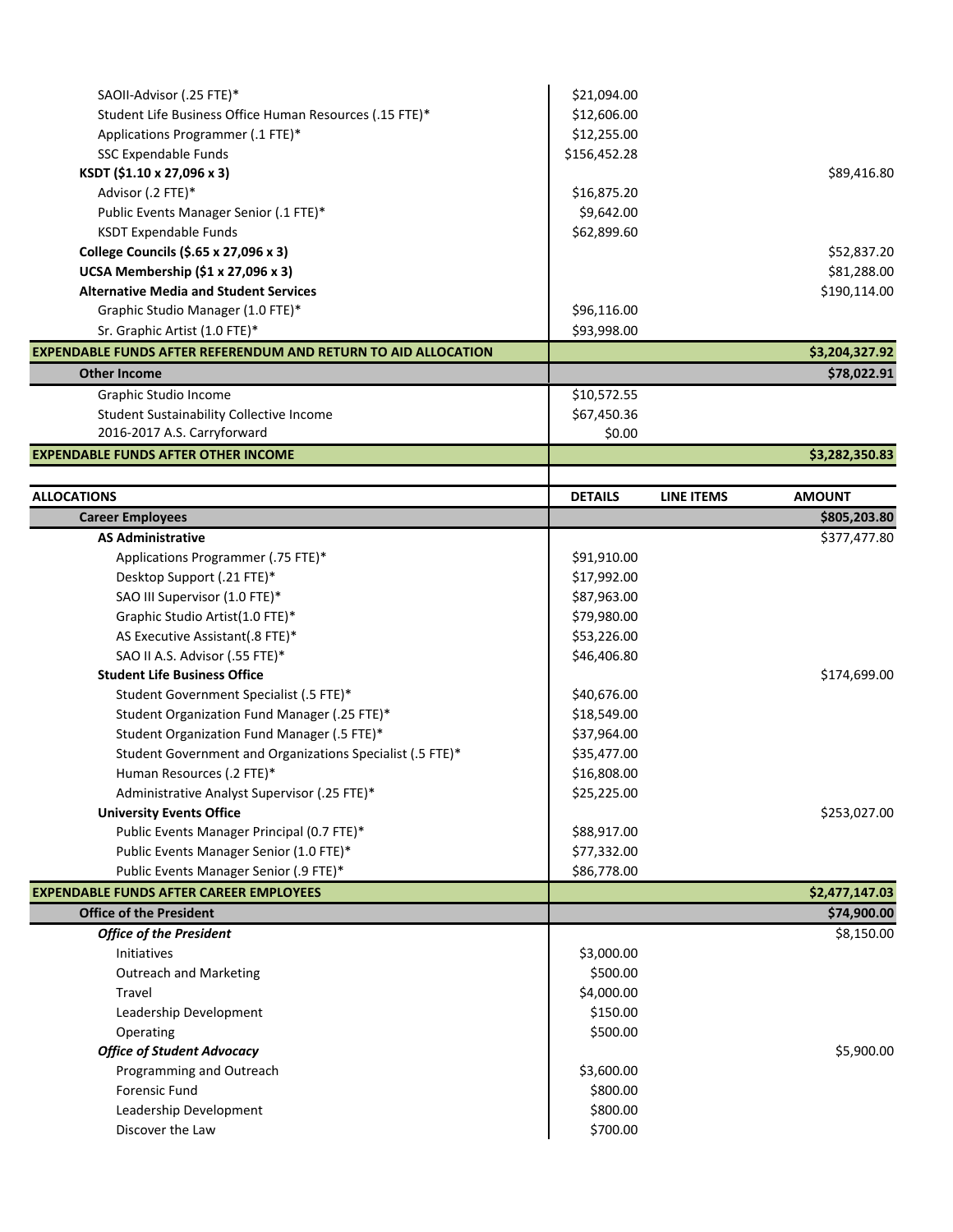| <b>Office of College Affairs</b>                                      |              | \$5,100.00     |
|-----------------------------------------------------------------------|--------------|----------------|
| Mixers (3)                                                            | \$800.00     |                |
| <b>College Council Visits</b>                                         | \$300.00     |                |
| Operating                                                             | \$350.00     |                |
| Sun God Kits                                                          | \$400.00     |                |
| Marketing                                                             | \$200.00     |                |
| All Council Retreat                                                   | \$750.00     |                |
| Programming                                                           | \$2,000.00   |                |
| <b>Know Your Councils</b>                                             | \$300.00     |                |
| <b>Office of Academic Affairs</b>                                     |              | \$21,100.00    |
| A.S. Grants                                                           | \$20,000.00  |                |
| Programming                                                           | \$1,000.00   |                |
| Marketing                                                             | \$100.00     |                |
| <b>Office of Food and Housing Resources</b>                           |              | \$4,650.00     |
| Marketing                                                             | \$1,075.00   |                |
| Programming                                                           | \$2,375.00   |                |
| Outreach                                                              | \$700.00     |                |
| Supplies                                                              | \$500.00     |                |
| <b>Triton Food Pantry</b>                                             |              | \$30,000.00    |
| Operations                                                            | \$30,000.00  |                |
| <b>Office of Campus Affairs</b>                                       |              | \$1,163,705.00 |
| <b>Office of Campus Affairs</b>                                       |              | \$27,000.00    |
| A.S. Retreat                                                          | \$5,000.00   |                |
| A.S. Chill and Grill                                                  | \$700.00     |                |
| Leadership Development                                                | \$300.00     |                |
| A.S. Fellowship                                                       | \$3,000.00   |                |
| Triton Dine (3)                                                       | \$18,000.00  |                |
| <b>Office of Concerts and Events</b>                                  |              | \$1,084,200.00 |
| Sun God Festival                                                      | \$730,000.00 |                |
| Sun God Festival Contingency                                          | \$20,000.00  |                |
| <b>Music Licensing Fees</b>                                           | \$8,500.00   |                |
| Hullabaloo                                                            | \$130,000.00 |                |
| Fall Y'all                                                            | \$47,000.00  |                |
| <b>Special Events</b>                                                 | \$58,000.00  |                |
| Bear Gardens (4)                                                      | \$64,000.00  |                |
| Bear Garden Senior Sendoff                                            | \$22,000.00  |                |
| Marketing                                                             | \$3,500.00   |                |
| Leadership Development                                                | \$1,200.00   |                |
| Office of Equity, Diversity, and Inclusion                            |              | \$16,850.00    |
| <b>Outreach and Marketing</b>                                         | \$500.00     |                |
| Leadership Development                                                | \$600.00     |                |
|                                                                       | \$2,500.00   |                |
| MLK Jr. Day<br><b>UCSD Cultural Celebration</b>                       | \$3,100.00   |                |
| National Conference on Race and Ethnicity in Higher Education (NCORE) | \$5,000.00   |                |
| LGBTQIA Programming/Day of Silence                                    | \$1,500.00   |                |
|                                                                       | \$3,500.00   |                |
| Programming                                                           |              |                |
| Operating<br><b>Women's Commission</b>                                | \$150.00     |                |
|                                                                       |              | \$5,500.00     |
| Programming and Operating                                             | \$1,000.00   |                |
| Take Back the Night                                                   | \$4,000.00   |                |
| Marketing and Outreach                                                | \$500.00     |                |
| Tritons for Equity, Diversity, and Inclusion (TEDI)                   |              | \$1,200.00     |
| Programming                                                           | \$1,100.00   |                |
| Marketing and Outreach                                                | \$100.00     |                |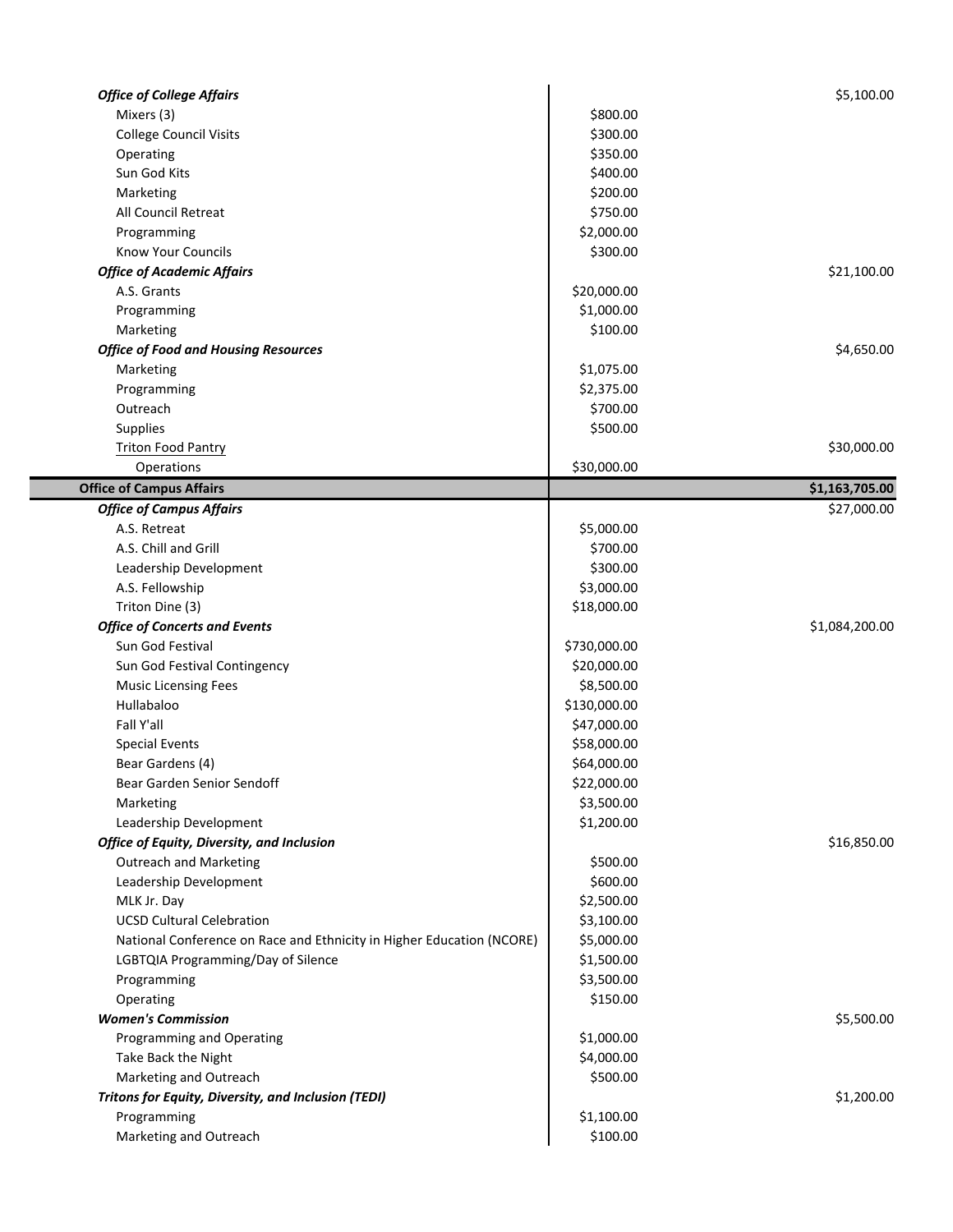| <b>Office of Environmental Justice Affairs</b> |              |              | \$5,955.00   |
|------------------------------------------------|--------------|--------------|--------------|
| Outreach                                       | \$2,255.00   |              |              |
| Marketing                                      | \$300.00     |              |              |
| Leadership Development                         | \$100.00     |              |              |
| Initiatives and Projects                       | \$1,300.00   |              |              |
| Programming                                    | \$2,000.00   |              |              |
| <b>Office of Spirit &amp; Athletics</b>        |              |              | \$18,000.00  |
| Programming and Outreach                       | \$11,000.00  |              |              |
| <b>Operations and Marketing</b>                | \$2,000.00   |              |              |
| Bear Garden                                    | \$5,000.00   |              |              |
| <b>Office of Health and Wellness</b>           |              |              | \$5,000.00   |
| Marketing                                      | \$500.00     |              |              |
| Programming                                    | \$3,000.00   |              |              |
| Outreach                                       | \$1,000.00   |              |              |
| Operating                                      | \$500.00     |              |              |
| <b>Office of Finance and Resources</b>         |              |              | \$638,995.00 |
| <b>Office of Finance and Resources</b>         |              |              | \$3,750.00   |
| Marketing                                      | \$500.00     |              |              |
| Operating                                      | \$500.00     |              |              |
| Leadership Development                         | \$250.00     |              |              |
| Initiatives                                    | \$2,500.00   |              |              |
| <b>Office of Student Organizations</b>         |              |              | \$543,745.00 |
| Programming                                    | \$700.00     |              |              |
| Operating                                      | \$200.00     |              |              |
| Marketing                                      | \$150.00     |              |              |
| Permanent Item Initiative                      | \$12,500.00  |              |              |
| <b>Student Org Operating Unallocated</b>       | \$5,000.00   |              |              |
| <b>Student Org Programming Unallocated</b>     |              | \$420,000.00 |              |
| Fall Quarter Weeks 0-5                         | \$100,000.00 |              |              |
| Fall Quarter Weeks 6-Finals and Winter Quarter | \$185,600.00 |              |              |
| <b>Spring Quarter</b>                          | \$134,400.00 |              |              |
| <b>Tournament and Competition Unallocated</b>  | \$42,500.00  |              |              |
| Media Services Payment                         | \$8,000.00   |              |              |
| <b>Funding Guides</b>                          | \$2,000.00   |              |              |
| <b>BBQ Rentals</b>                             | \$2,500.00   |              |              |
| <b>Performance Agreements</b>                  | \$4,000.00   |              |              |
| <b>CSI Poster Room</b>                         | \$815.00     |              |              |
| Sports Club Unallocated                        | \$7,000.00   |              |              |
| All Campus Transfer Association (ACTA)         |              | \$22,500.00  |              |
| Programming and Operating                      | \$5,000.00   |              |              |
| <b>Village Hangouts</b>                        | \$4,500.00   |              |              |
| <b>Transfer Graduation</b>                     | \$3,000.00   |              |              |
| Dinner & A Movie                               | \$6,000.00   |              |              |
| Capital Improvements                           | \$1,500.00   |              |              |
| <b>Outreach and Promotion</b>                  | \$1,500.00   |              |              |
| Leadership Development                         | \$1,000.00   |              |              |
| All Campus Commuter Board (ACCB)               |              | \$15,880.00  |              |
| Social Power Hours (12)                        | \$2,180.00   |              |              |
| Outreach and Promotion                         | \$1,700.00   |              |              |
| Workshops                                      | \$1,600.00   |              |              |
| <b>Commuter Collaborations</b>                 | \$500.00     |              |              |
| Dinner & A Movie (3)                           | \$1,500.00   |              |              |
| Breakfast at the Loop (6)                      | \$700.00     |              |              |
| Programming and Operating                      | \$5,500.00   |              |              |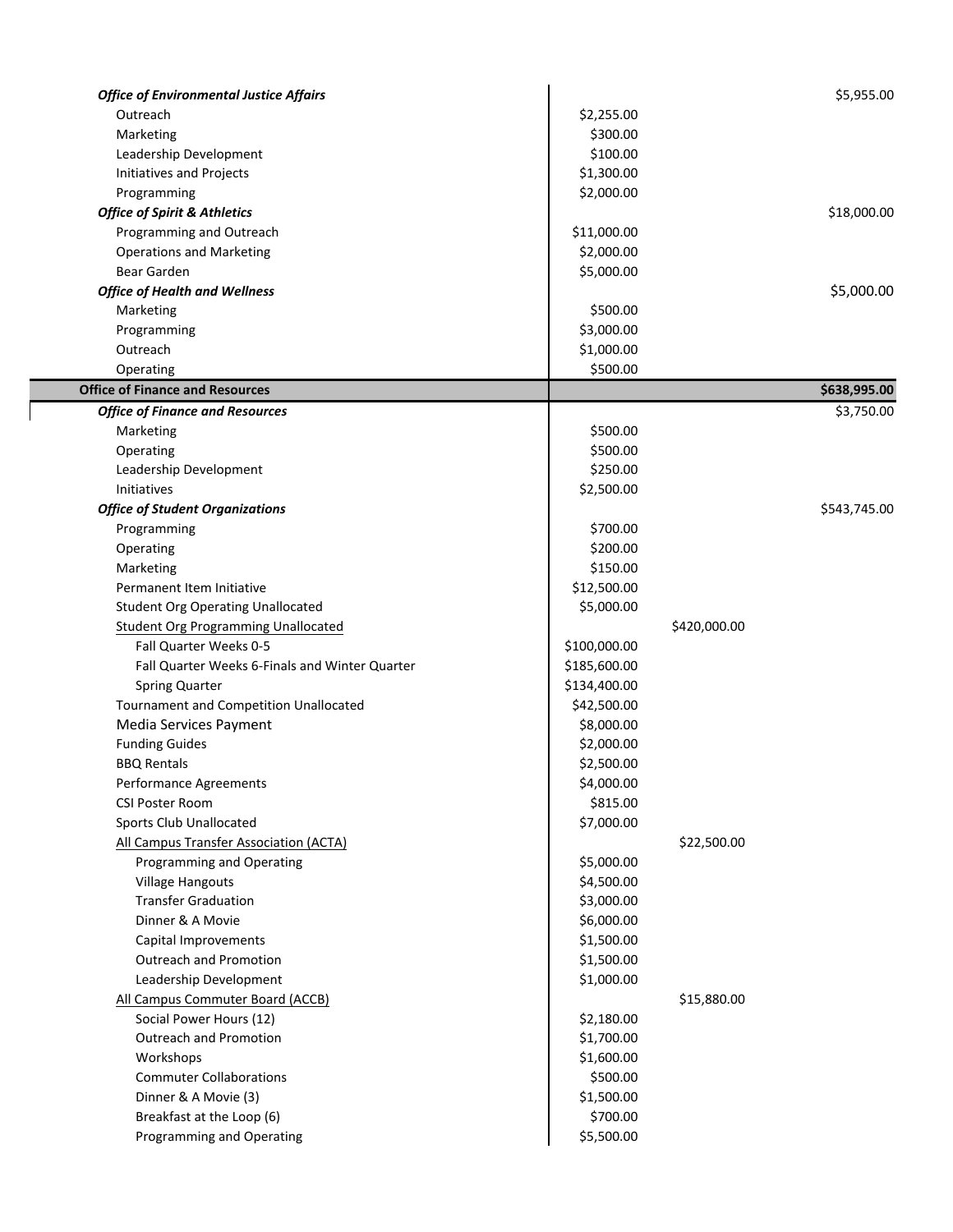| Townhall Events (3)                                     | \$900.00    |             |              |
|---------------------------------------------------------|-------------|-------------|--------------|
| Leadership Development                                  | \$300.00    |             |              |
| Mentorship Program                                      | \$1,000.00  |             |              |
| <b>Office of Enterprises and Services</b>               |             |             | \$91,500.00  |
| A.S. Safe Rides                                         | \$36,000.00 |             |              |
| A.S. Safe Rides Reserve                                 | \$2,000.00  |             |              |
| Holiday Airport Shuttle                                 | \$9,000.00  |             |              |
| Programming                                             | \$5,000.00  |             |              |
| Operating                                               | \$500.00    |             |              |
| Marketing                                               | \$3,000.00  |             |              |
| Triton Television (TTV)                                 |             | \$36,000.00 |              |
| Equipment                                               | \$21,697.35 |             |              |
| <b>Studio Operations</b>                                | \$3,200.00  |             |              |
| <b>KSDT Contribution</b>                                | \$4,602.65  |             |              |
| Programming                                             | \$6,500.00  |             |              |
| <b>Office of External Affairs</b>                       |             |             | \$107,350.00 |
| <b>Office of External Affairs</b>                       |             |             | \$100,850.00 |
| Operating                                               | \$450.00    |             |              |
| Conferences                                             | \$75,000.00 |             |              |
| Outreach, Forums, Campaigns, Coalition-Building         | \$7,000.00  |             |              |
| <b>Board Meetings</b>                                   | \$11,600.00 |             |              |
| Leadership Development                                  | \$800.00    |             |              |
| Triton Lobby Corp                                       | \$3,000.00  |             |              |
| <b>Student Organized Voter Access Committee (SOVAC)</b> |             | \$3,000.00  |              |
| Operations                                              | \$3,000.00  |             |              |
| <b>Office of Local Affairs</b>                          |             |             | \$6,500.00   |
| Operations                                              | \$500.00    |             |              |
| Leadership Development                                  | \$500.00    |             |              |
| Programming, Events, Forums                             | \$1,500.00  |             |              |
| Initiatives and Outreach                                | \$4,000.00  |             |              |
| General                                                 |             |             | \$168,357.35 |
| <b>Senator Funds</b>                                    |             |             | \$18,000.00  |
| A.S. Marketing                                          |             |             | \$21,500.00  |
| <b>General Promotions</b>                               | \$9,000.00  |             |              |
| Events                                                  | \$1,500.00  |             |              |
| Operating                                               | \$3,375.00  |             |              |
| <b>Public Relations</b>                                 | \$7,625.00  |             |              |
| A.S. Elections                                          |             |             | \$5,000.00   |
| <b>Mandate Reserve Contribution</b>                     |             |             | \$123,857.35 |
| Administration                                          |             |             | \$158,608.45 |
| <b>Administrative Supplies and Expenses</b>             |             |             | \$17,480.00  |
| Graphics / Printing                                     | \$4,000.00  |             |              |
| <b>Telephone Equipment and Tolls</b>                    | \$4,000.00  |             |              |
| Mail Delivery (\$40 x 12 months)                        | \$480.00    |             |              |
| Postage                                                 | \$100.00    |             |              |
| <b>Office Supplies</b>                                  | \$5,000.00  |             |              |
| <b>Business Cards</b>                                   | \$500.00    |             |              |
| <b>Cart Maintenance</b>                                 | \$2,400.00  |             |              |
| Computer Equipment                                      | \$1,000.00  |             |              |
| <b>Administrative Student Salaries</b>                  |             |             | \$124,628.45 |
| Graphic Artist (3 x \$13 x 20h x 35w)                   | \$27,300.00 |             |              |
| Graphic Artist (3 x \$13 x 26h x 15w)                   | \$15,210.00 |             |              |
| Sr. Graphic Artist (1 x \$14 x 20h x 35w)               | \$9,800.00  |             |              |
|                                                         |             |             |              |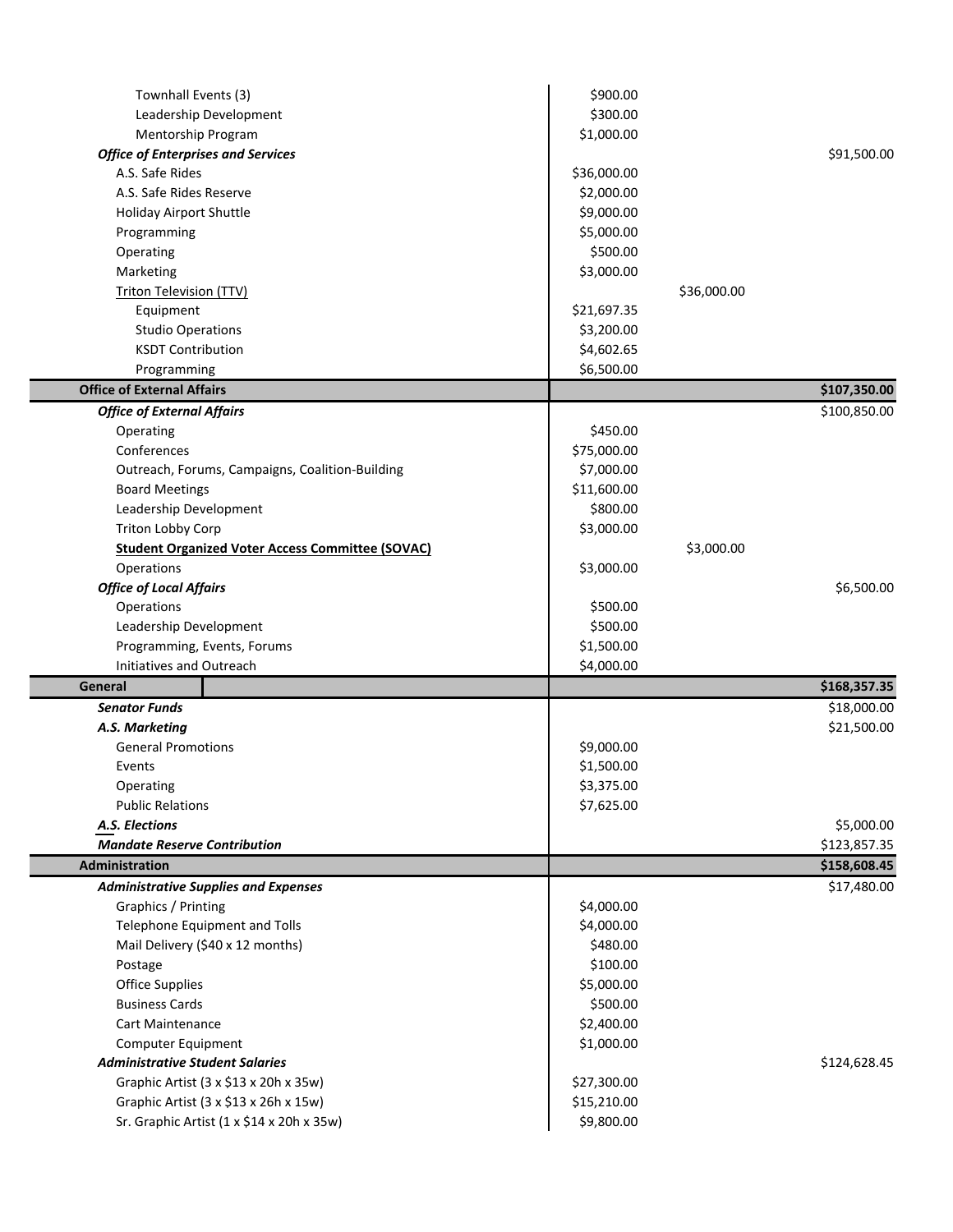| Sr. Graphic Artist $(1 \times $14 \times 29h \times 15w)$   | \$6,090.00  |             |                             |
|-------------------------------------------------------------|-------------|-------------|-----------------------------|
| Public Relations (1 x \$13 x 20h x 50w)                     | \$13,000.00 |             |                             |
| Student Programmer (1 x \$13 x 20h x 50w)                   | \$13,000.00 |             |                             |
| Front Desk Student Staff (1 x \$11.85 x 12h x 30w)          | \$4,266.00  |             |                             |
| Webmaster/Computer Programmer (1 x \$13 x 20h x 50w)        | \$13,000.00 |             |                             |
| Computer Support Tech (1 x \$13 x 10h x 33w)                | \$4,290.00  |             |                             |
| SLBO Office Assistant (1 x \$11.85 x 20h x 40w)             | \$948.00    |             |                             |
| A.S. President's Assistant (1 x \$11.85 x 12h x 30w)        | \$4,266.00  |             |                             |
| A.S. Meeting Live Blogger (1 x \$40 x 30w)                  | \$1,200.00  |             |                             |
| Triton Food Pantry Lead Manager (1x12.09x12hx35w)           | \$5,077.80  |             |                             |
| Triton Food Pantry Manager (1 x\$11.85 x 12h x 35w)         | \$4,977.00  |             |                             |
| Student Salary Benefits (1.8%)                              | \$2,203.65  |             |                             |
| <b>Staff Development</b>                                    |             |             | \$16,500.00                 |
| Computer Programmer Development                             | \$1,500.00  |             |                             |
| Student Affairs Administrators (3)                          | \$4,500.00  |             |                             |
| <b>Administrative Assistant</b>                             | \$1,500.00  |             |                             |
| Graphic Studio Manager Development                          | \$1,500.00  |             |                             |
| Senior Artist Development                                   | \$1,500.00  |             |                             |
| <b>Graphic Artist Development</b>                           | \$1,500.00  |             |                             |
| <b>ASCE Professional Staff Development</b>                  | \$4,500.00  |             |                             |
|                                                             |             |             |                             |
| <b>Council and Senate Stipends</b>                          |             |             | \$164,493.53<br>\$77,550.00 |
| <b>Council Stipends</b><br>President (1 x \$300/wk x 40 wk) | \$12,000.00 |             |                             |
| Vice President Campus Affairs (1 x \$200/wk x 35wk)         | \$7,000.00  |             |                             |
| Vice President External Affairs (1 x \$200/wk x 35wk)       | \$7,000.00  |             |                             |
| Financial Controller (1 x \$200/wk x 35wk)                  | \$7,000.00  |             |                             |
| Sr. AVP Concerts and Events (1 x \$150/wk x 35wk)           | \$5,250.00  |             |                             |
| Sr. AVP Student Organizations (1 x \$150/wk x 35wk)         | \$5,250.00  |             |                             |
| Sr. AVP Student Advocacy (1 x \$150/wk x 35wk)              | \$5,250.00  |             |                             |
| AVP Academic Affairs (1 x \$100/wk x 32wk)                  | \$3,200.00  |             |                             |
| AVP Enterprises and Services (1 x \$100/wk x 32wk)          | \$3,200.00  |             |                             |
| AVP Equity, Diversity, and Inclusion (1 x \$100/wk x 32wk)  | \$3,200.00  |             |                             |
| AVP Spirit and Athletics (1 x \$100/wk x 32wk)              | \$3,200.00  |             |                             |
| AVP College Affairs (1 x \$100/wk x 32wk)                   | \$3,200.00  |             |                             |
| AVP Local Affairs (1 x \$100/wk x 32wk)                     | \$3,200.00  |             |                             |
| AVP Food and Housing Resources (1 x \$100/wk x 32wk)        | \$3,200.00  |             |                             |
| AVP Health and Wellness (1 x \$100/wk x 32wk)               | \$3,200.00  |             |                             |
| AVP Environmental Justice Affairs (1 x \$100/wk x 32wk)     | \$3,200.00  |             |                             |
| <b>Senate Stipends</b>                                      |             |             | \$18,000.00                 |
| Senator Stipends (30 x \$20/wk x 30wk)                      | \$18,000.00 |             |                             |
| <b>Office Staff Stipends</b>                                |             |             | \$43,385.00                 |
| <b>ASCE Stipends</b>                                        |             | \$19,810.00 |                             |
| Festivals Director (1 x \$70/wk x 35wk)                     | \$2,450.00  |             |                             |
| Bear Garden Director (1 x \$60/wk x 35wk)                   | \$2,100.00  |             |                             |
| Special Events Director (1 x 70/wk x 35wk)                  | \$2,450.00  |             |                             |
| Marketing Director (1 x \$70/wk x 35wk)                     | \$2,450.00  |             |                             |
| Festivals Coordinators (2 x 60/wk x 28wk)                   | \$3,360.00  |             |                             |
| Special Events Coordinators (2 x \$50/wk x 28wk)            | \$2,800.00  |             |                             |
| Bear Garden Coordinator (1 x \$50/wk x 28wk)                | \$1,400.00  |             |                             |
| Media Liaison (2 x \$50/wk x 28wk)                          | \$2,800.00  |             |                             |
| VP External Stipends                                        |             | \$5,100.00  |                             |
| Chief of Staff (1 x \$30/wk x 30wk)                         | \$900.00    |             |                             |
| Legislative Liaison (1 x \$45/wk x 30wk)                    | \$1,350.00  |             |                             |
| Labor Comissioner (1 x \$30/wk x 25wk)                      | \$750.00    |             |                             |
|                                                             |             |             |                             |